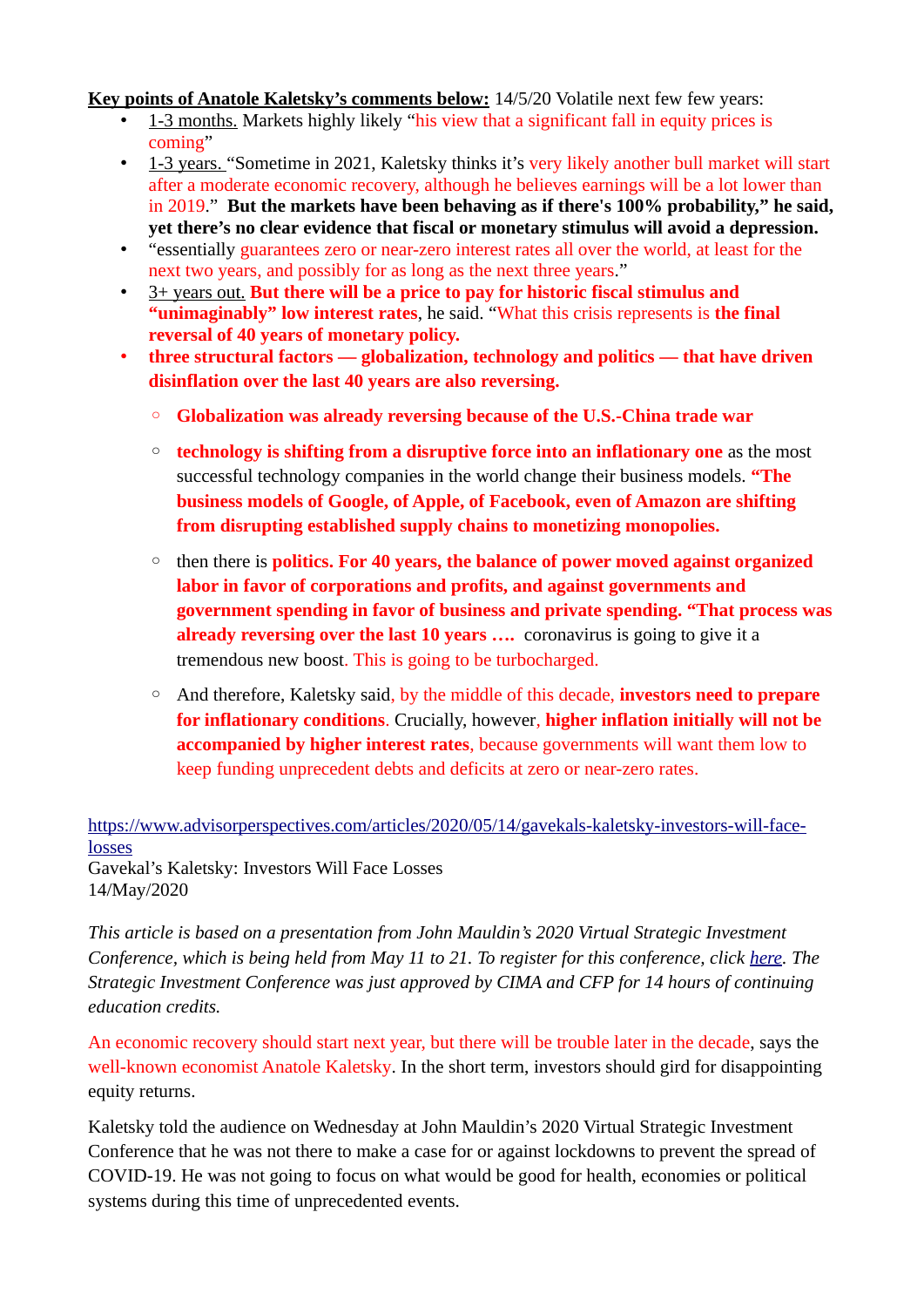His focus, he said, was to present his view on how investors can make money during the pandemic and its aftermath, or "perhaps more realistically, how we can avoid losing too much money as a result of what's going on."

Kaletsky, founding partner and chief economist of Gavekal Research, known around the world for its insight on global macroeconomics, financial markets and asset allocation, presented a framework for how investors should look at the financial markets over the short, medium and long term. He was part of a panel that included his Gavekal partners Charles Gave, the firm's chairman, and Louis-Vincent Gave, CEO.

"**In the short term, I think we've got to be very cautious and actually downright bearish** and move to more risk-off positions, especially after the very strong rebound that has occurred since the end of March," Kaletsky said. "And today in the medium term, I think there are reasons to be very bullish about risk assets. And I believe that **sometime in the next one to three years, we are going to see another very strong period of risk-on, price gains for equities, for credit, for property** … I think **the long-term consequences of what's going to happen to the structure of the world economy, to the structure of business sectors, and to the balance between government and business all over the world is also going to give cause for caution, and perhaps downright bearishness**."

## **Short-term horizon (one to three months)**

Kaletsky said the rebound in markets, particularly equities, since the low on March 19 was a classic bear-market rally that has drawn in new investors with its momentum. "I think these people are now riding for a fall. And we should expect at the very least a retest of the lows of late March."

He gave several reasons to support **his view that a significant fall in equity prices is coming**.

Kaletsky started with a **technical one**: **Investor sentiment is nowhere near bearish enough**, he maintained. It's not nearly as negative as it was at the bottom of any of the previous three bear markets — in 2008, 2003 or even in the minor bear market of 1992. What's even more surprising, and concerning, is that investor sentiment is still higher than it was during the four corrections that occurred in the bull market between 2009 and 2019, he continued.

In bear markets, **bottoms are almost always retested**. In fact, Gavekal looked at the 16 bear markets in U.S. equities since 1950 and found only one case in which the bear-market bottom was not retested: in 1982, when former Federal Reserve Chairman Paul Volcker abruptly and completely reversed monetary policy and interest rates collapsed.

Kaletsky said there are **also important fundamental reasons to believe equity markets will go down in the short run.** He believes the focus on public health has driven the upsurge in markets over the last several weeks because the news on lockdowns has been broadly better than expected. The fact that lockdowns are getting shorter has contributed to positive sentiment, he said.

However, investors haven't focused on the news about global activity and financial performance, which has gotten worse, he said, and "continues to defy expectations on the downside."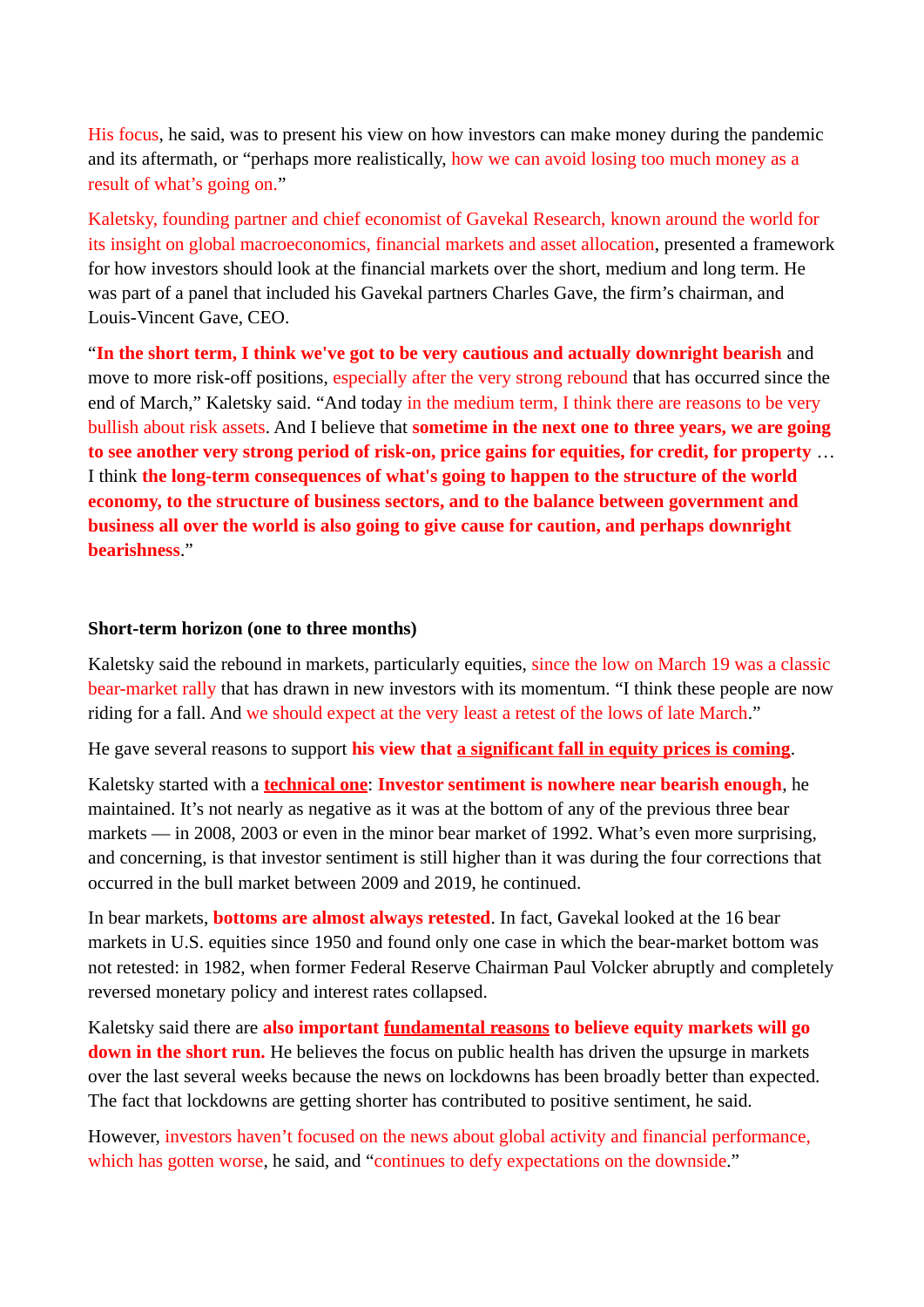He acknowledged that some investors might argue that everyone knows second-quarter results will be terrible and the market is already looking beyond that to an economic recovery. Kaletsky doesn't disagree that an economic recovery is coming, and possibly a very strong one, if it turns out the Keynesians are right that the fiscal stimulus will overcome the possibility of an economic depression.

"Even if you were talking to John Maynard Keynes today, what he would say is that there's perhaps a 60% or 70% or 80% probability that Keynesian economics will prove right this time, and will trigger a pretty sharp V-shaped recovery by, let's say, the first quarter of next year. **But the markets have been behaving as if there's 100% probability**," he said, yet **there's no clear evidence that fiscal or monetary stimulus will avoid a depression**.

Kaletsky said asset prices in many markets, and technology stocks in the U.S. market, are back at all-time highs from before anybody had even heard of the coronavirus, and that indicates certain investors are behaving as if there's 100% probability of a recovery next year.

## **Medium-term horizon (one to three years)**

Sometime in 2021, Kaletsky thinks it's very likely another bull market will start after a moderate economic recovery, although he believes earnings will be a lot lower than in 2019.

Why? Because in addition to the coronavirus crisis there's been another unprecedented event — the collapse in interest rates. "And not just a brief collapse of interest rates, but a complete change in the way monetary policy is conducted and the relationship between monetary and fiscal policy, which essentially guarantees zero or near-zero interest rates all over the world, at least for the next two years, and possibly for as long as the next three years."

In particular, he expects the yields on 10-year U.S. Treasury bonds to trade in the range of zero to 1.5% over the next two or three years, and as long they remain that low, equities with P/Es of 20 or even 30 look attractive, they are reasonably priced, he said. "Once we return to equities which look like they have sustainable earnings, and those earnings are on equity prices with P/Es of 20 to 25, those P/Es will look downright cheap compared with an interest-rate range of zero to one-and-a-half percent," he stressed.

## **Long-term horizon (more than three years)**

**But there will be a price to pay for historic fiscal stimulus and "unimaginably" low interest rates**, he said. "What this crisis represents is **the final reversal of 40 years of monetary policy**, which has been directed to reducing inflation, keeping it down and making sure that like Dracula, it never rises from the dead." "That monetary policy already began to change as a result of the 2008 crisis. But now it's completely reversed. The purpose of monetary policy (NOW) is to get inflation up, keep it up and make sure it never collapses back towards zero. And even more importantly, make sure that interest rates remain low enough for the foreseeable future for governments to be able to continue financing their unprecedented debts and deficits at near-zero rates."

**He added three structural factors — globalization, technology and politics — that have driven disinflation over the last 40 years are also reversing**, partly as a result of the COVID-19 virus and partly for other reasons.